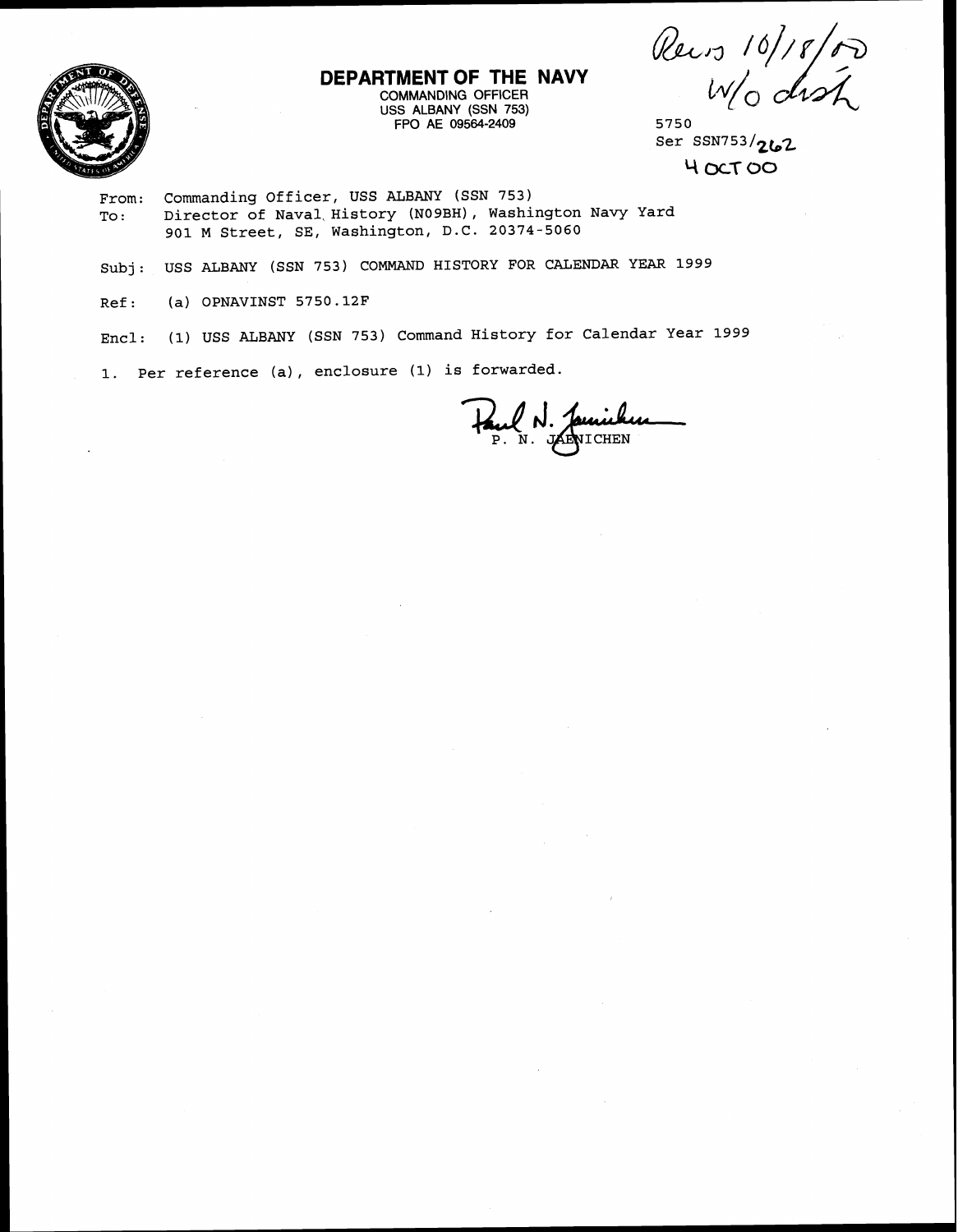UES ALBANY (SSN 753) COMMAND HISTORY FOR CALENDAR YEAR 1999

# 1. Command Composition and Organization:

### a. Mission:

(1) USS ALBANY (SSN 753) is the 43rd ship of the Los Angeles class.

(2) The 360 ft long, 6900 ton ship is well equipped to accomplish any assigned mission. Equipped with 'State of the Art" highly accurate sensors and weapons control systems, ALBANY is armed with sophisticated MK 48 antisubmarine torpedoes, Advanced Capability (ADCAP) torpedoes, mines, and twelve vertical launch tubes in the bow which carry TOMAHAWK cruise missiles. USS ALBANY carries a complement of 139 crew members (14 officers and 125 enlisted men) .

### b. Organizational Structure

- (1) Immediate Senior Commands: Commander, Submarine Force, U.S. Atlantic Fleet-VADM E. Giambastiani Commander, Submarine Group TWO- RADM J. Padgett, I11 Commander, Submarine Squadron SIX- CAPT Drennan Commanding Officer- CDR Jaenichen
- (2) Permanent Duty Station: Norfolk, Virginia.

# 2. Chronology:

| 01 JAN - 03 JAN | Holiday Stand down                                         |
|-----------------|------------------------------------------------------------|
| 04 JAN - 10 JAN | In port Norfolk, VA                                        |
| 11 JAN - 20 JAN | Underway for Pre-Overseas Movement (POM) Work up           |
| 21 JAN - 31 JAN | Inport Norfolk, VA                                         |
| 01 FEB - 05 FEB | Underway for POM certification                             |
| 06 FEB - 08 FEB | Inport Norfolk, VA                                         |
| 09 FEB - 10 FEB | Sea Trials                                                 |
| 11 FEB - 11 FEB | Inport Norfolk, VA                                         |
| 12 FEB - 24 FEB | Underway for Deployment                                    |
| 25 FEB - 25 FEB | Inport Faslane, Scotland                                   |
| 26 FEB - 27 FEB | Sea Trials                                                 |
| 28 FEB - 02 MAR | Inport Faslane, Scotland                                   |
| 03 MAR - 04 MAR | Sea Trials                                                 |
| 05 MAR - 05 MAR | Inport Faslane, Scotland                                   |
| 06 MAR - 16 APR | Underway                                                   |
| 17 APR - 22 APR | Inport Tromso, Norway                                      |
| 23 APR - 03 MAY | Underway                                                   |
| 04 MAY - 07 MAY | Inport Haakonsvern, Norway                                 |
| 08 MAY - 10 MAY | Underway                                                   |
| 11 MAY - 14 MAY | Inport Faslane, Scotland                                   |
| 15 MAY - 02 JUL | Underway                                                   |
| 03 JUL - 02 AUG | Post Deployment Stand down                                 |
| 03 AUG - 06 AUG | Underway for Refresher Training                            |
| 07 AUG - 25 AUG | Inport Norfolk, VA for Communications upgrade installation |
|                 |                                                            |